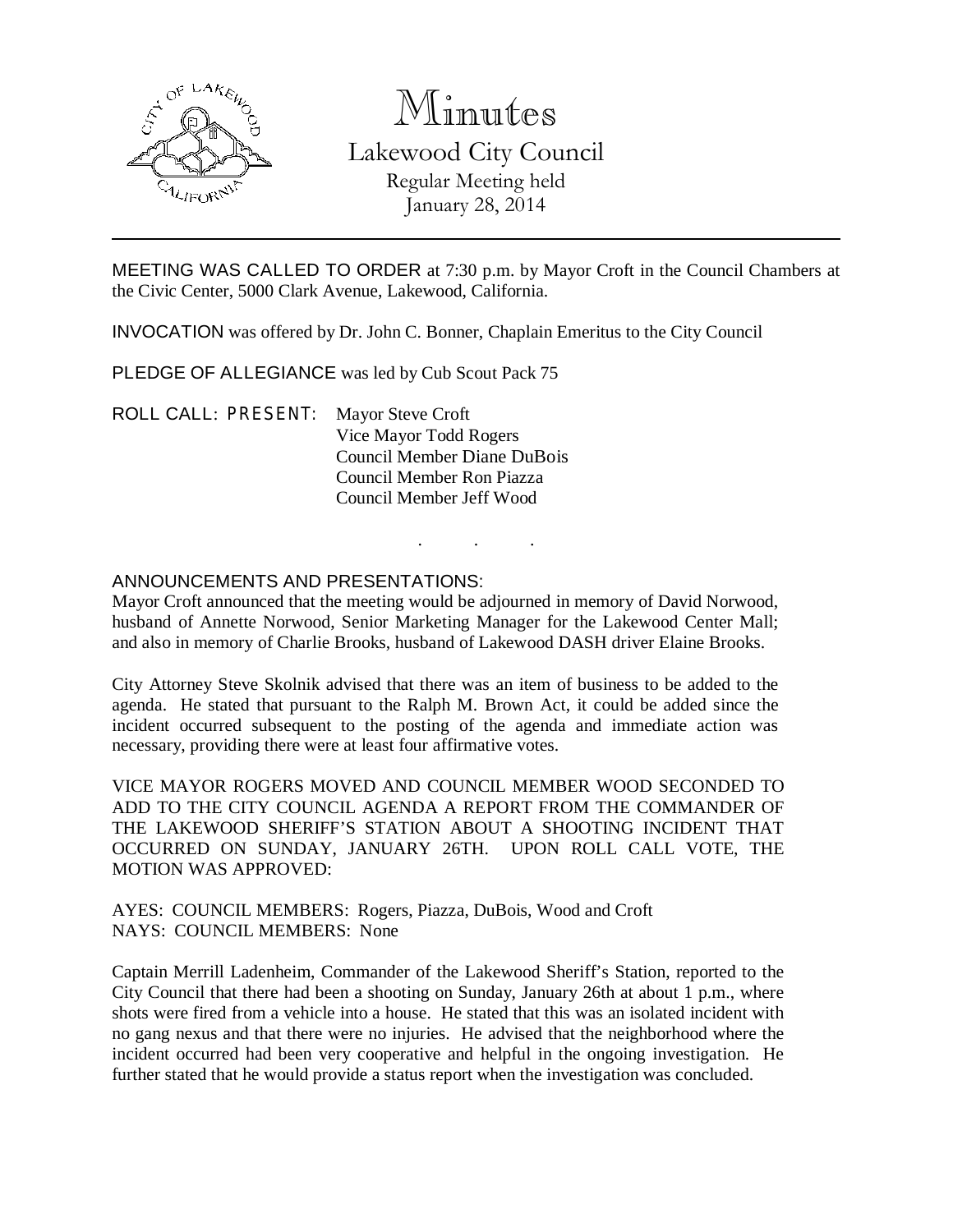Vice Mayor Rogers inquired if a neighborhood meeting regarding the incident had been or would be scheduled so that concerned residents could have the opportunity to ask questions. Captain Ladenheim replied that it was too early in the investigation, as individual interviews were still being conducted.

Captain Ladenheim displayed slides and gave a brief presentation on Lakewood crime statistics, comparing figures from 5, 10 and 15 years ago which demonstrated that the City was safer than ever. He did note the upturn in the number of burglaries, which he attributed to the early release of non-violent prisoners through the State's realignment process.

Mayor Croft encouraged all residents not already involved in a Neighborhood Watch group to contact City Hall to either join or start a group on their street.

Council Member DuBois stated that while the City had always taken an aggressive posture on public safety issues, it was always good to take a fresh look to see if more could be done.

Council Member Wood determined from Deputy City Manager Carol Jacoby that the City took a very pro-active stance in communicating with Neighborhood Watch Block Captains, including weekly telephone briefings and emails.

Council Member Piazza stated that although the low crime statistics looked good, each victim needed to know that everything possible is being done to keep the City safe.

### GATEWAY CITIES COG ECONOMIC DEVELOPMENT WEBSITE

Jack Joseph, Deputy Executive Director of the Gateway Cities Council of Governments (COG), stated that the program, meant to attract businesses and industry, had been developed at no cost to the member cities of the 28-city sub-region.

Victor Grgus, Project Manager for the Gateway COG Prospector website, stated the site would allow business owners searching for new locations to view all available commercial sites in the region.

Daniel Payan, Project Intern, provided a technical demonstration of the new website.

Mayor Croft stated that it would also be a great tool for City Council Members to share with people looking for new business opportunities.

Council Member Wood determined from Mr. Payan that the number of visitors to the new website could be monitored and from Mr. Grgus that the site census data was updated twice a year.

. . .

## ROUTINE ITEMS:

Mayor Croft stated that Routine Item 11 would be considered separately.

COUNCIL MEMBER DUBOIS MOVED AND COUNCIL MEMBER PIAZZA SECONDED TO APPROVE ROUTINE ITEMS 1 THROUGH 10.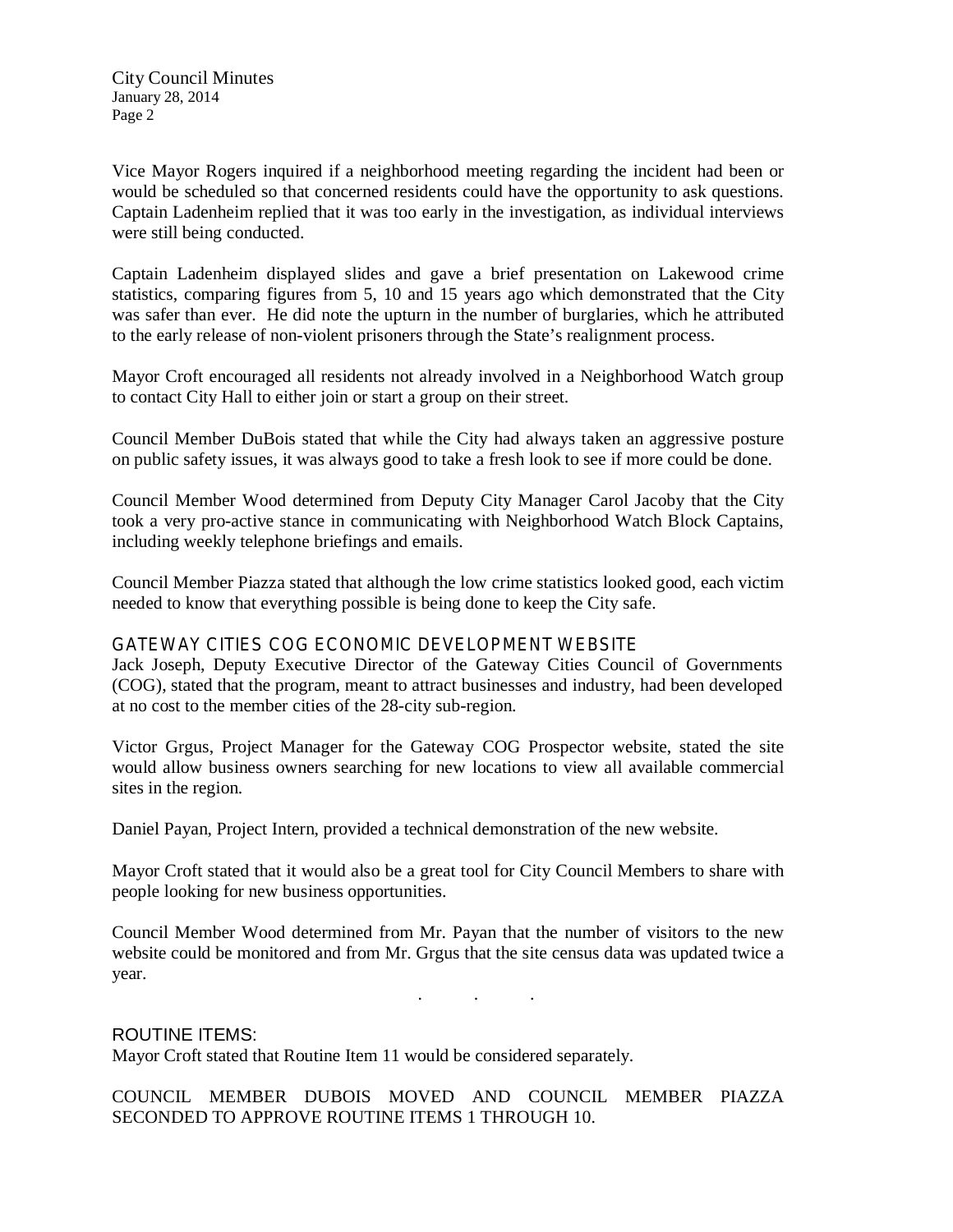ROUTINE ITEMS: Continued

- RI-1 Approval of Minutes of the Meetings held December 10, 2013, and January 14, 2014
- RI-2 Approval of Personnel Transactions
- RI-3 Approval of Registers of Demands
- RI-4 Approval of Agreement for Emergency Water During Disasters with DS Waters of America
- RI-5 Approval of Lease of Water Rights to South Montebello Irrigation District
- RI-6 Approval of Monthly Report of Investment Transactions
- RI-7 Approval of Quarterly Schedule of Investments
- RI-8 Approval of Proposition A Fund Exchange and Assignment Agreement
- RI-9 RESOLUTION NO. 2014-1; A RESOLUTION OF THE CITY COUNCIL OF THE CITY OF LAKEWOOD ADDING JOB CLASSIFICATIONS AND AMENDING EXISTING PAY RATES IN ATTACHMENT B OF RESOLUTION NO. 2013-29
- RI-10 Approval of Agreement for Utility Billing Analysis with Utility Cost Management

UPON ROLL CALL VOTE, THE MOTION WAS APPROVED:

AYES: COUNCIL MEMBERS: Rogers, Piazza, DuBois, Wood and Croft NAYS: COUNCIL MEMBERS: None

RI-11 RESOLUTION NO. 2014-2; A RESOLUTION OF THE CITY COUNCIL OF THE CITY OF LAKEWOOD APPROVING MUNICIPAL LAW ENFORCEMENT SERVICES AGREEMENT BY AND BETWEEN COUNTY OF LOS ANGELES AND CITY OF LAKEWOOD, EFFECTIVE JULY 1, 2014

COUNCIL MEMBER DUBOIS MOVED AND COUNCIL MEMBER WOOD SECONDED TO APPROVE ROUTINE ITEM 11. UPON ROLL CALL VOTE, THE MOTION WAS APPROVED:

. . .

AYES: COUNCIL MEMBERS: Piazza, DuBois, Wood and Croft NAYS: COUNCIL MEMBERS: None ABSTAIN: COUNCIL MEMBERS: Rogers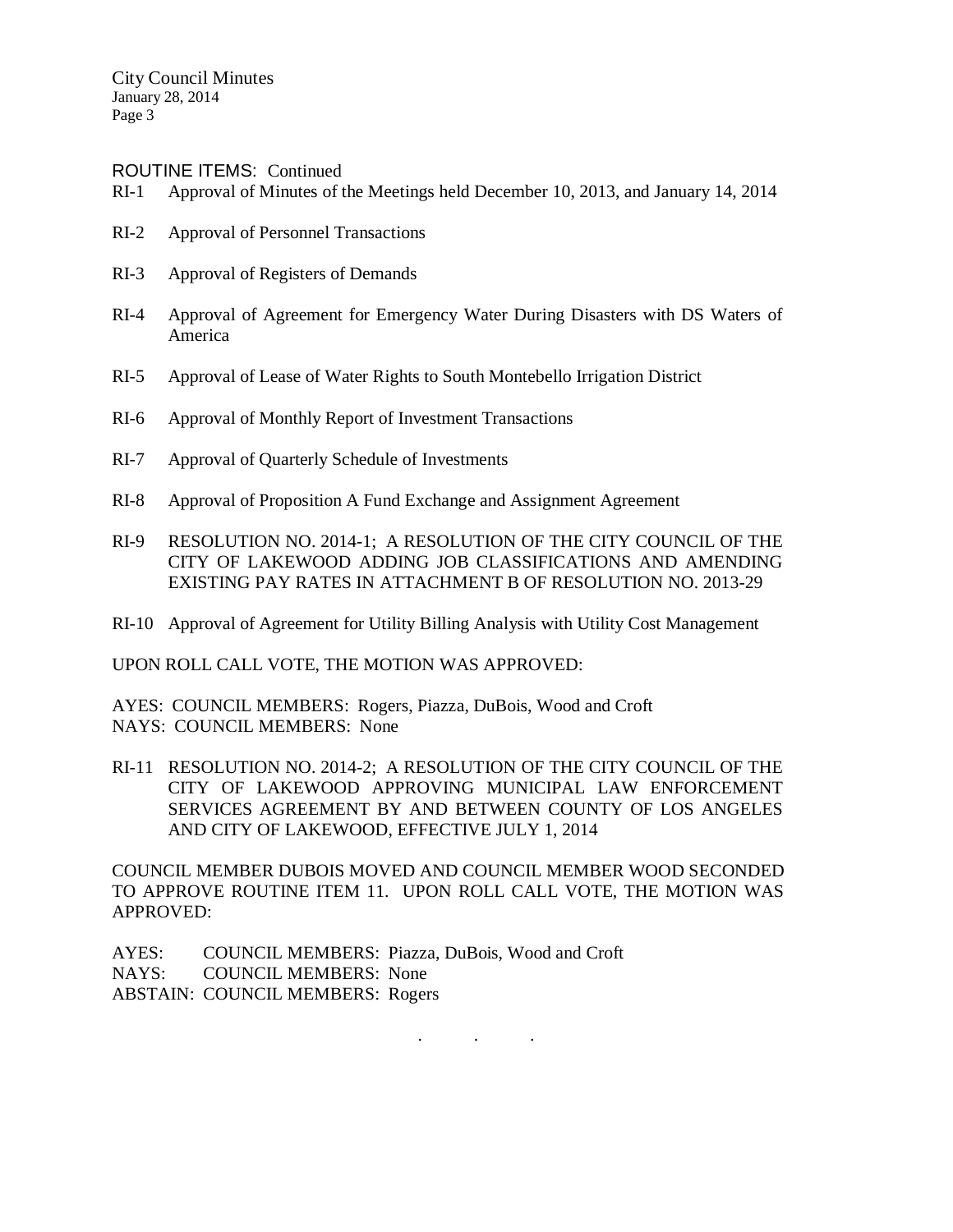# 1.1 • GENERAL PLAN AMENDMENT NO. 2014-1, ZONE CHANGE CASE NO. 113 AND LOT LINE ADJUSTMENT FOR THE PROPERTY LOCATED AT 20909-37 BLOOMFIELD AVENUE AND 12521-12541 CENTRALIA STREET, AND THE RELATED MITIGATED NEGATIVE DECLARATION

Community Development Director Sonia Southwell displayed slides and made a presentation based on the report in the agenda. She reported that an application had been received from the owners of the Casa Madrid apartments to allow the construction of a three-story, 22-unit apartment building to be located at the corner of Bloomfield Avenue and Centralia Street. The site, vacant since 1996, would require a change of zoning from C-4 (General Commercial) to PD-MF (Multiple-Family Dwelling Unit- Planned Development); an amendment to the City's General Plan to show a transition from Commercial to Medium/High Density Residential (including the adjacent alley); a Lot Line Adjustment to incorporate the adjacent vacated alley into the site; and approval of a Development Plan and Precise Plan. It was the recommendation of the Planning and Environment Commission that following a public hearing, the City Council adopt the proposed resolution to amend the General Plan; introduce the proposed ordinance to enact the zone change; and approve the Development Plan, Precise Plan, Lot Line Adjustment, and the Mitigated Negative Declaration for the project.

RESOLUTION NO. 2014-3; A RESOLUTION OF THE CITY COUNCIL OF THE CITY OF LAKEWOOD AMENDING THE LAND USE ELEMENT OF THE GENERAL PLAN TO CHANGE THE LAND USE DESIGNATION OF CERTAIN PARCELS GENERALLY LOCATED AT 20909-20937 BLOOMFIELD AVENUE AND 12521-12541 CENTRALIA STREET FROM COMMERCIAL TO MEDIUM/HIGH DENSITY RESIDENTIAL AND THE LAND USE DESIGNATION OF A VACATED ALLEY TO MEDIUM/HIGH DENSITY RESIDENTIAL, DESIGNATED AS GENERAL PLAN AMENDMENT NO. 2014-1

ORDINANCE NO. 2014-1; AN ORDINANCE OF THE CITY COUNCIL OF THE CITY OF LAKEWOOD AMENDING THE ZONING MAP OF THE CITY OF LAKEWOOD BY CHANGING THE ZONING FROM C-4 (GENERAL COMMERCIAL) TO PD-MF (MULTIPLE-FAMILY DWELLING UNIT PLANNED DEVELOPMENT) ON THAT PROPERTY LOCATED AT 20909-20937 BLOOMFIELD AVENUE AND 12521-12541 CENTRALIA STREET AND TO M-F-R (MULTIPLE FAMILY RESIDENTIAL) FOR A VACATED ALLEY, DESIGNATED AS ZONE CHANGE CASE NO. 113

Mayor Croft opened the public hearing at 8:25 p.m. and called for anyone in the audience wishing to address the City Council on this matter. There was no response.

COUNCIL MEMBER WOOD MOVED AND COUNCIL MEMBER DUBOIS SECONDED TO CLOSE THE PUBLIC HEARING AND ADOPT RESOLUTION NO. 2014-3, INTRODUCE ORDINANCE 2014-1, AND APPROVE THE DEVELOPMENT PLAN, PRECISE PLAN, LOT LINE ADJUSTMENT AND MITIGATED NEGATIVE DECLARATION. UPON ROLL CALL VOTE, THE MOTION WAS APPROVED:

AYES: COUNCIL MEMBERS: Rogers, Piazza, DuBois, Wood and Croft NAYS: COUNCIL MEMBERS: None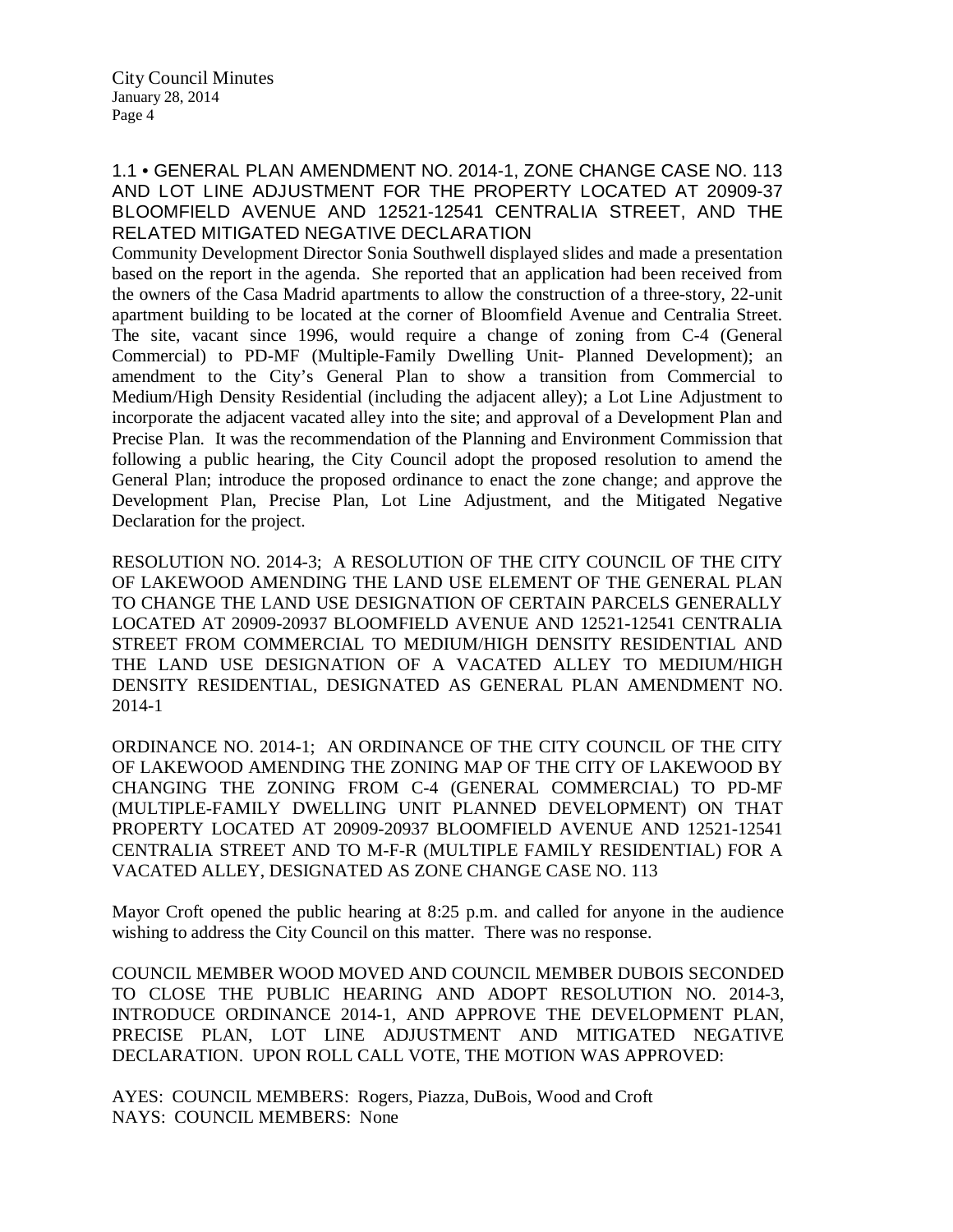## 2.1 • THE ESTABLISHMENT OF INDUSTRIAL TRAINING FACILITIES

The City Attorney advised that the proposed ordinance had been introduced and a public hearing held at the City Council meeting on December 10, 2013, and was presented for second reading and adoption at this time.

ORDINANCE NO. 2013-10; AN ORDINANCE OF THE CITY COUNCIL OF THE CITY OF LAKEWOOD AMENDING THE LAKEWOOD MUNICIPAL CODE PERTAINING TO THE ESTABLISHMENT OF INDUSTRIAL TRAINING FACILITIES IN THE M-1 (LIGHT MANUFACTURING) ZONE was read by title by the City Clerk.

VICE MAYOR ROGERS MOVED AND COUNCIL MEMBER PIAZZA SECONDED TO WAIVE FURTHER READING AND ADOPT ORDINANCE NO. 2013-10. UPON ROLL CALL VOTE, THE MOTION WAS APPROVED:

. . .

AYES: COUNCIL MEMBERS: Rogers, Piazza, DuBois, Wood and Croft NAYS: COUNCIL MEMBERS: None

# 3.1 • ANNUAL REVIEW OF CITY INVESTMENT POLICY

Administrative Services Director Diane Perkin displayed slides and gave a presentation based on the report in the agenda. She stated that the Policy had last been reviewed in January, 2013, and that no new changes were proposed at this time. She showed that a oneyear and five-year review of portfolio performance demonstrated that the City's portfolio had exceed the 1-3 year Treasury benchmark. She concluded by stating that portfolio management services by Public Financial Management (PFM) continued to serve the City well.

COUNCIL MEMBER PIAZZA MOVED AND COUNCIL MEMBER DUBOIS SECONDED TO APPROVE THE POLICY AS PRESENTED. UPON ROLL CALL VOTE, THE MOTION WAS APPROVED:

AYES: COUNCIL MEMBERS: Rogers, Piazza, DuBois, Wood and Croft NAYS: COUNCIL MEMBERS: None

### 3.2 • 2014 LAKEWOOD YOUTH SPORTS HALL OF FAME

Recreation and Community Services Director Lisa Litzinger displayed slides and made a presentation based on the report in the agenda. She stated that Lakewood's 33rd annual Youth Hall of Fame would be held on February 24th. The program recognized the achievements of high school and collegiate athletes who either lived or went to school in Lakewood, with a Board of Nominees reviewing and selecting each year's honorees. She noted that the 2013 Athlete of the Year was J.P. Crawford, of the Lakewood High School baseball program, and a Major League Baseball first-round draft pick.

. . .